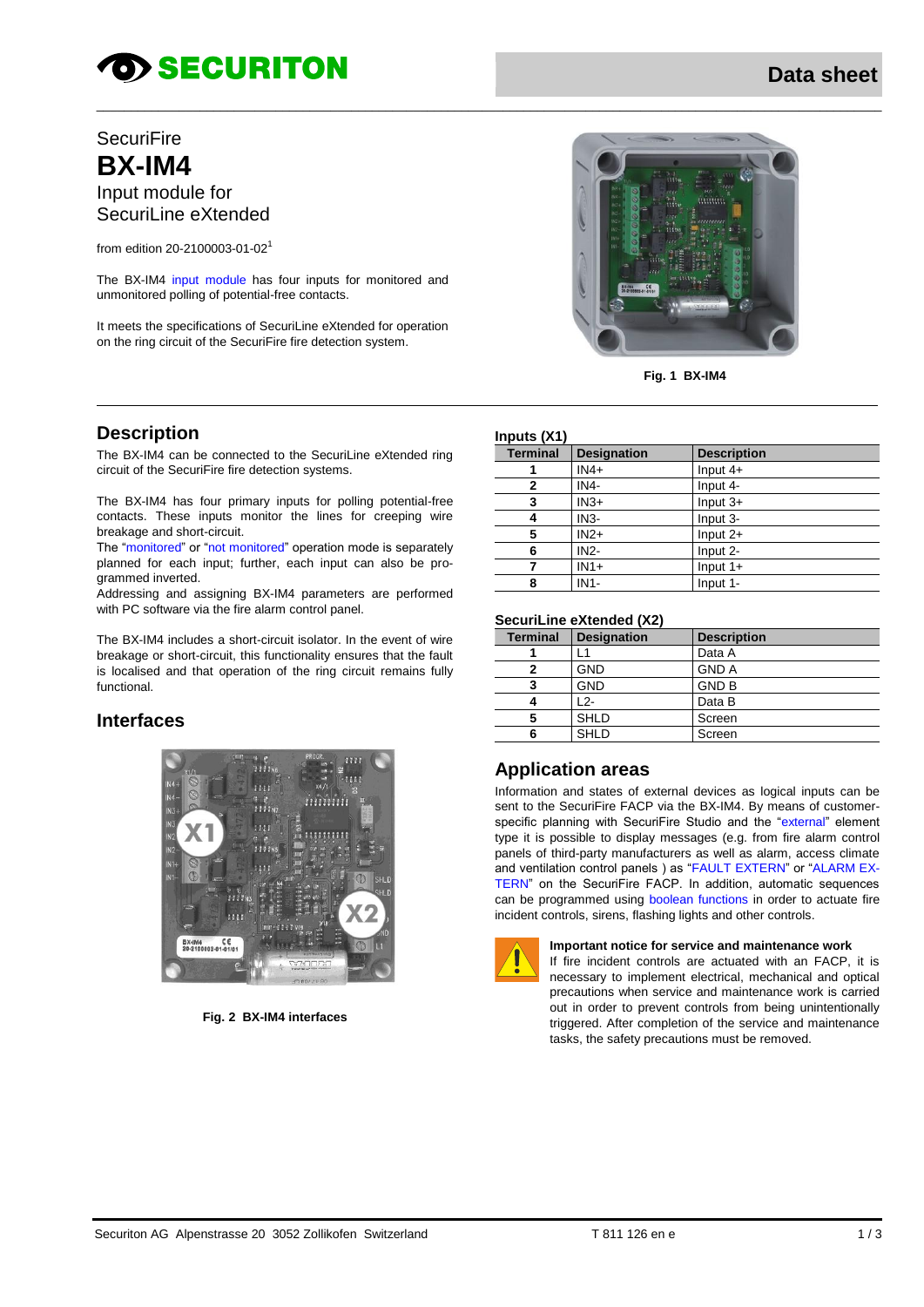# **Planning**

The BX-IM4 can be planned as either monitored (with standby and alarm resistances) or unmonitored (for direct connection to contacts). Assigning the function (monitored or unmonitored) is performed as with addressing/parameterisation using SecuriFire Studio (loop configuration) during commissioning. The mode can be inverted (activation of the input when a contact is opened) for each single input using the software. During planning, later use must be taken into account and an appropriate input planned.

### **Power requirement**

For mixed operation of detectors and modules on the ring circuit, it is important to know that the BX-IM4 has the power consumption of about 4 detectors. This reduces the number of connectable detectors by 4 for each BX-IM4 in use. A maximum of 32 BX-IM4s are permitted per ring circuit.

A tool is available for calculating the maximum possible ring length and the maximum number of participants.

# **Dimensioned drawing**



**Fig. 3 Dimensioned drawing**

## **Connection examples**

#### **Monitored inputs**

Polling potential-free contacts, "monitored" mode



#### **Unmonitored inputs**

Polling potential-free contacts, "not monitored" mode.



**Fig. 5 Not monitored inputs**